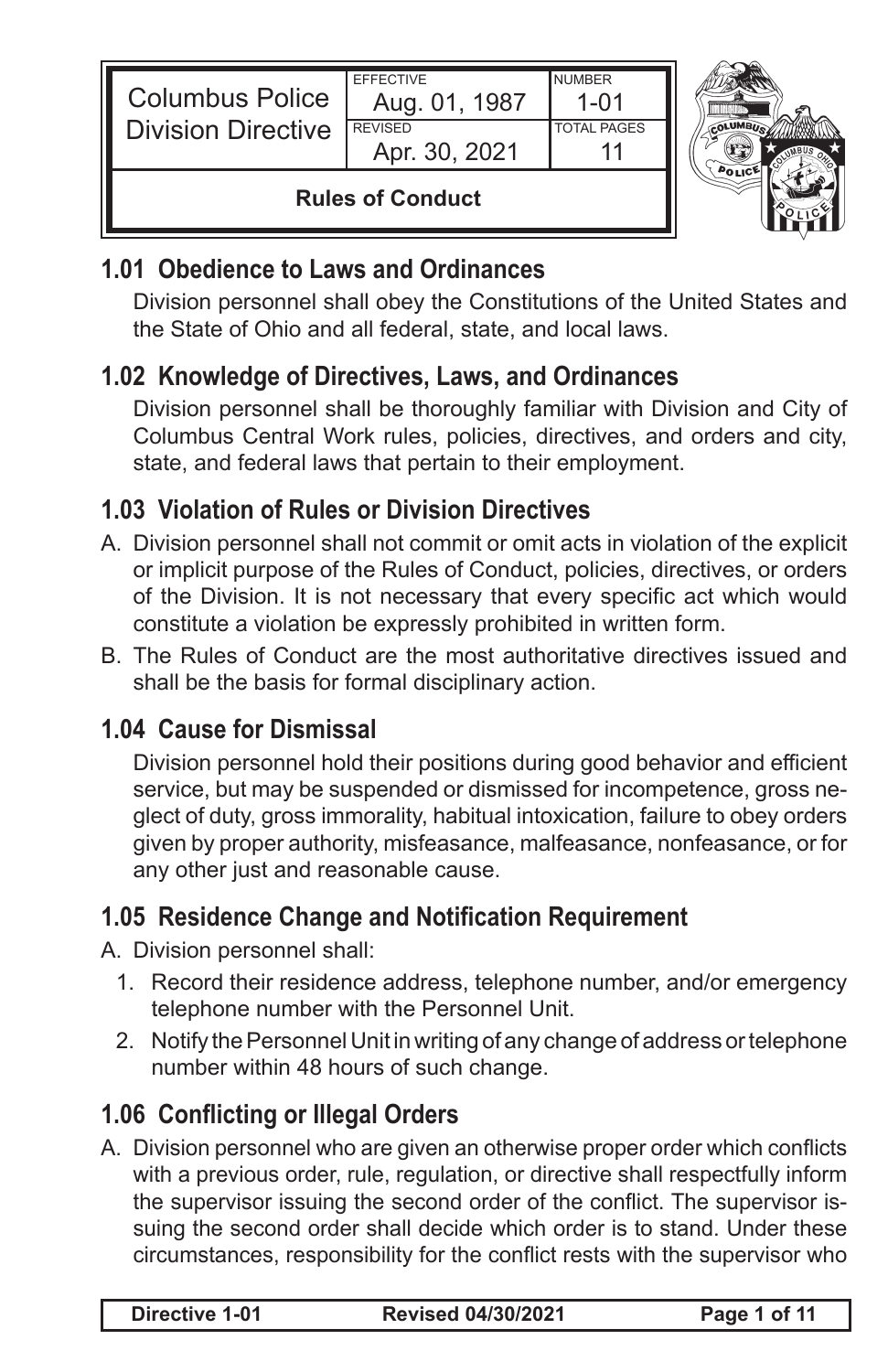issues the second order. Personnel will not be held responsible for disobedience of an order, rule, regulation, or directive which they are ordered to disregard. If necessary, the supervisor issuing the second order shall write a letter to the Chief of Police explaining the reason for the conflicting order.

B. Division personnel shall not obey any order which they know or should know would require them to commit any illegal act. If in doubt as to the legality of an order, personnel shall request the issuing party to clarify the order or to confer with a higher authority.

### **1.07 Insubordination**

Division personnel shall obey any lawful order of a supervisor or any order relayed from a supervisor by an employee of the same or lesser rank. Insubordination includes, but is not limited to, any language or action directed toward a supervisor which is disrespectful, mutinous, insolent, or abusive.

#### **1.08 Requirement to Take Action**

- A. Sworn personnel, regardless of duty status, shall take prompt, effective action regarding anything which comes to their attention requiring a police response within the City of Columbus.
	- 1. Sworn personnel are not relieved of the responsibility for taking proper action when they are detailed to special duties.
	- 2. Sworn personnel assigned to undercover operations are exempted when taking action would seriously impair the success of the undercover assignment.
	- 3. Sworn personnel shall not enforce violations of traffic laws while in *an* off-duty status unless in uniform and in a marked vehicle.
	- 4. Sworn personnel should not enforce violations of non-violent misdemeanors while in *an* off-duty status.
	- 5. No exceptions apply in life-threatening situations.
- *B. Personnel shall render medical aid to individuals injured, unconscious, or in medical distress as soon as it is reasonable and safe to do so. This includes the following:*
	- *1. Summon Emergency Medical Services (EMS) and ensure that the dispatcher acknowledges the request. When possible, advise the dispatcher of the type of injury and location of the injured individual.*
	- *2. While maintaining scene security, ensure that an ingress/egress route is available for EMS personnel.*
	- *3. Administer first aid consistent with training and available equipment, for example, applying a tourniquet, placing pressure on*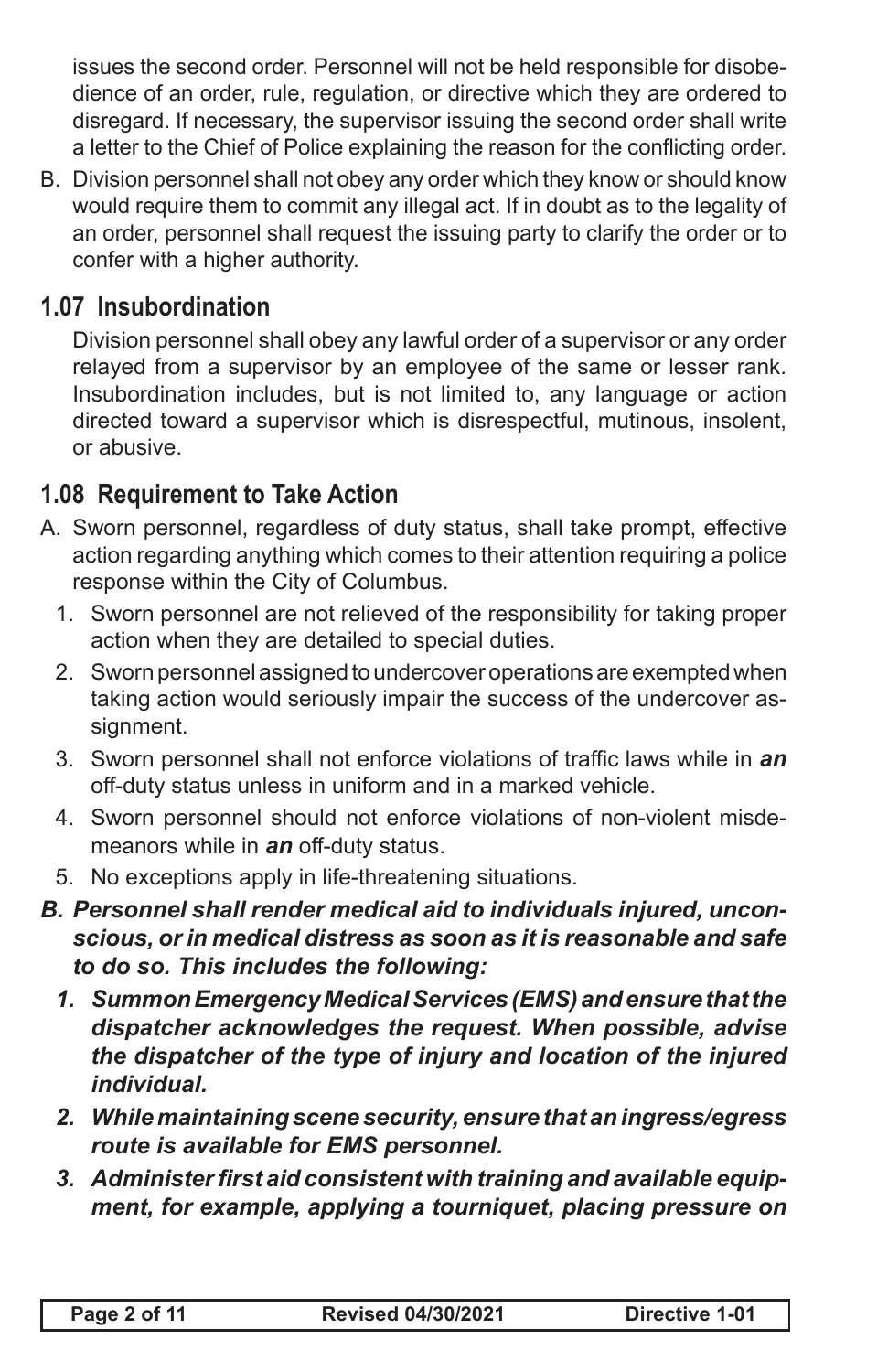*a wound, administering naloxone, performing Cardiopulminary Resuscitation (CPR), or utilizing an automated external defibrillator (AED). Personnel may cease rendering aid upon arrival of EMS personnel or other medical response.*

- *4. If the injured individual is conscious, advise them that EMS has been requested and is en route.*
- *C.* Division personnel who either engage in or become aware of another Division employee's involvement in conduct that violates local, state, or federal law or violates a Division Rule of Conduct shall take immediate, appropriate action to stop said conduct (for example, advising the employee to stop the misconduct, directly intervening to stop excessive force, or arresting the employee) and shall immediately report critical misconduct to a Division supervisor.
- **D.** Division personnel who become aware of another Division employee's involvement in misconduct of a criminal nature may also report the alleged misconduct to any law enforcement agency with proper jurisdiction, any regulatory body with proper oversight, or the Assistant Director – EEO Compliance for the Department of Public Safety.
- *E.* Any report of criminal activity by a Division employee, which is made either to a Division supervisor or to the Assistant Director – EEO Compliance for the Department of Public Safety, shall be treated as a report made pursuant to Ohio Revised Code 4113.52 (Ohio's Whistleblower Protection Act) and shall receive the protections outlined therein.

### **1.09 Aid to Fellow Officers**

Sworn personnel, except when actually incapacitated, shall aid, assist, and protect fellow officers in time of danger or under circumstances where danger might reasonably be impending.

#### **1.10 Interference with Written/Electronic Communications**

- A. Division personnel shall not request others to alter or withdraw reports, letters, requests, or other written/electronic communications without justification for doing so.
- B. Division personnel shall forward all communications without unnecessary delay.
- C. Division personnel shall forward all confidential mail unopened. If accidentally opened, personnel doing so shall initial it before forwarding.
- D. Division personnel shall not add, modify, or delete information from any Division report, written or electronic, in which they or a family member are the victim, witness, or suspect.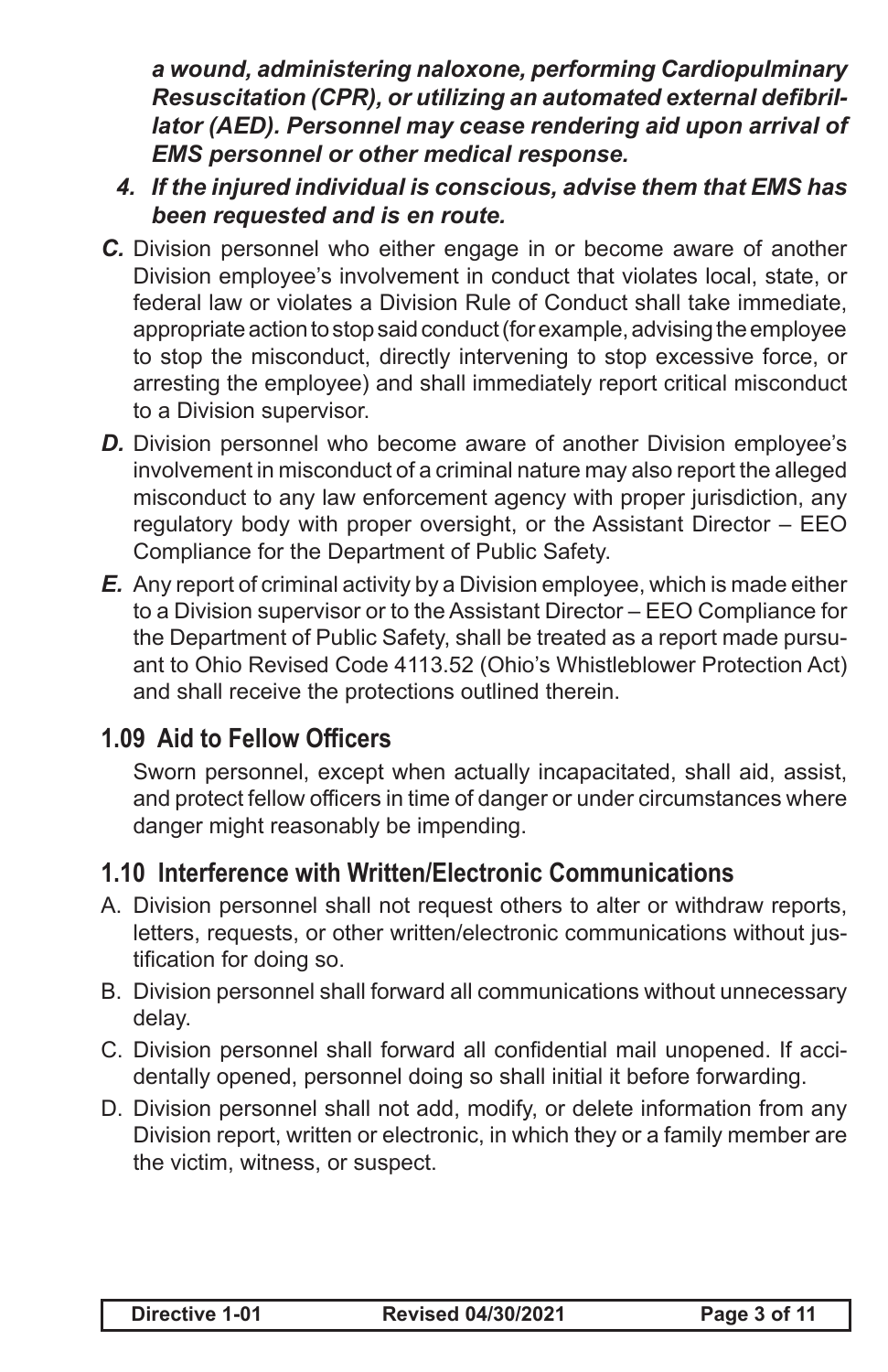# **1.11 Care of Division Property**

- A. Division personnel are responsible for the proper care and use of Division property and equipment assigned to or used by them.
- B. Division personnel shall not loan individually issued keys, electronic key cards, or identification cards to other persons.

# **1.12 Rescinded**

## **1.13 Rescinded**

## **1.14 Reporting for Duty**

- A. Division personnel shall report for and remain on duty at the time and place required by their assignment or as ordered. Division employees shall ensure that the electronic timekeeping system accurately reflects time worked.
- B. Division personnel shall be physically and mentally fit to perform their duties.
- C. Division personnel shall be properly equipped and able to immediately assume their duties.

#### **1.15 General Requirements**

A. Division personnel shall:

- 1. Be civil, orderly, and courteous in their conduct and demeanor.
- 2. Address and/or refer to Division supervisors by rank or "Sir/Ma'am."
- 3. Maintain a strictly impartial attitude toward citizens, complainants, and violators.
- 4. Coordinate their efforts in order to attain the goals of the Division of Police.
- 5. Be truthful at all times.
- 6. Carry out such orders and directives as may be given them by Division supervisors.
- 7. Adhere to the Division of Police Code of Ethics.
- 8. Adhere to the City of Columbus Central Work Rules.

Note: This is not applicable to sworn Division of Police personnel when a violation of a particular City work rule is required in order to accomplish their lawful duties in accordance with Division rules, policies, or procedures.

## **1.16 Requirement to Carry Badge, ID, and Firearm**

A. Sworn personnel shall wear or carry their police badge, identification card, and authorized firearm at all times, except as exempted by other directives, by law, or as approved by a Division supervisor for officer safety or the performance of an undercover assignment.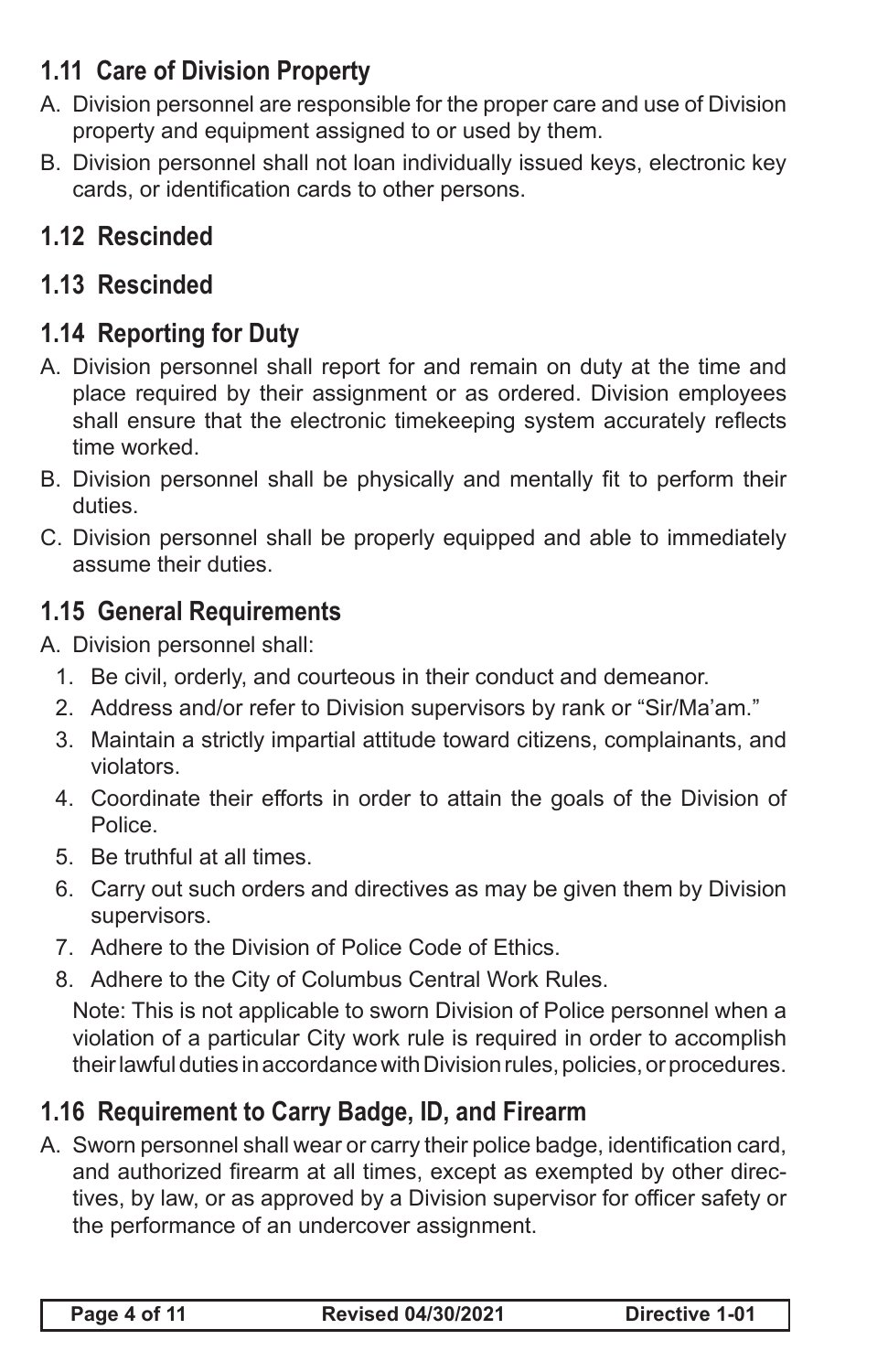- B. Sworn personnel on duty in plain clothes *or the business casual uniform may openly carry their firearm as long as their badge is clearly visible.*
- *C. Sworn personnel off duty, not in uniform, and carrying their police badge, identification card, and authorized firearm shall do so in a concealed manner.*

### **1.17 Wearing of Identification Card**

- A. Division personnel shall wear the issued identification card in the chest area of the outermost garment with the photo side visible at all times when in a police facility, at a crime scene, or in any other area secured by police. This section does not apply to sworn personnel while in uniform.
- B. Division personnel shall challenge, or cause to be challenged, individuals who are not wearing issued identification cards while in police facilities, at crime scenes, or in any other area secured by police.

### **1.18 Arrest, Search, and Seizure**

Sworn personnel shall make arrests, searches, and seizures only in accordance with law and Division policy and procedures.

#### **1.19 Use of Force**

Sworn personnel shall use force only in accordance with law and Division policy and procedures. Civilian personnel have the right to defend themselves in accordance with the law.

#### **1.20 Use of Firearm**

Division personnel shall carry and use firearms only in accordance with law, and when in the line of duty, in accordance with Division policy and procedure.

#### **1.21 Display of Firearms**

Sworn personnel shall not draw or display their firearms in public except for official inspection or use.

### **1.22 Public Statements and Appearances**

- A. While acting as a Division employee or otherwise representing the Division of Police, Division personnel shall not publicly criticize or ridicule the Division, its policies, or other personnel by speech, writing, or other expression unless otherwise permitted by law.
- B. Division personnel addressing the public or the broadcast media, preparing any *written work* for publication, or acting as correspondents with a newspaper or periodical shall not divulge investigative information, information contained in Division records, or any other Division matter in violation of law or Division policy*.*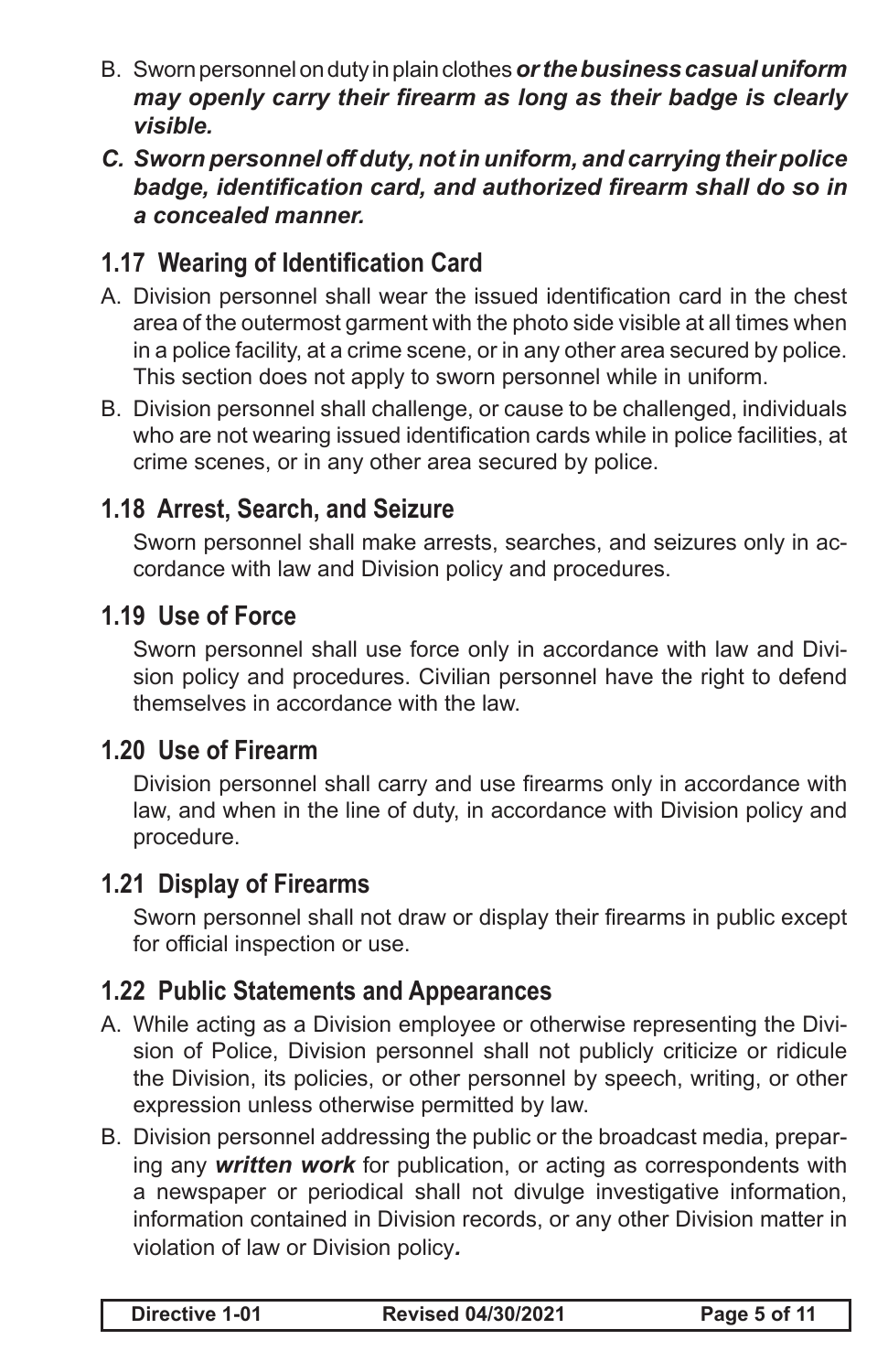### **1.23 Gratuities**

Division personnel shall not solicit or accept from any person, business, or organization any tangible or intangible property, promise, or service*,* or in any way use their official position*,* if it may be reasonably inferred that private interests conflict with police duties and responsibilities.

### **1.24 Endorsing Products/Use of Division Badge, Patch, Logo, or Equipment**

- A. Division personnel, without the prior written approval of the Chief of Police, shall not use or allow the use of their rank designation, name, photographs, or employment position with the Division as an endorsement of products or services, whether their own or another's, when the endorsement alludes to their affiliation with the Division of Police.
- B. Division personnel shall not use nor permit the use of any reproduction of any Division badge, patch, other official logo, and/or any equipment for commercial purposes, either profit or nonprofit, without the prior written approval of the Chief of Police.

### **1.25 Personal Correspondence**

- A. Division personnel shall not use the Division of Police as their personal mailing address, except to be displayed on their operator's license and/ or vehicle registration as permitted by State law.
- B. Division personnel shall not use official letterhead for private correspondence.

## **1.26 Visiting Prohibited Establishments**

Division personnel shall not knowingly visit or enter a house of prostitution, gambling house, or other establishment wherein the laws of the United States, the *s*tate, or the local jurisdiction are regularly violated, except in the line of duty.

### **1.27 Interference in Private Business**

Division personnel shall not interfere in the private business or affairs of another other than in the course of official police business.

### **1.28 Neglect or Inattention to Duty**

Division personnel shall not engage in activity or personal business which may cause them to neglect or be inattentive to duty.

### **1.29 Associations**

A. Division personnel, except in the line of duty or when unavoidable, shall avoid associations or dealings with persons or organizations who they know, or should know, are under criminal investigation or indictment or who are known to have involvement in criminal or subversive activity.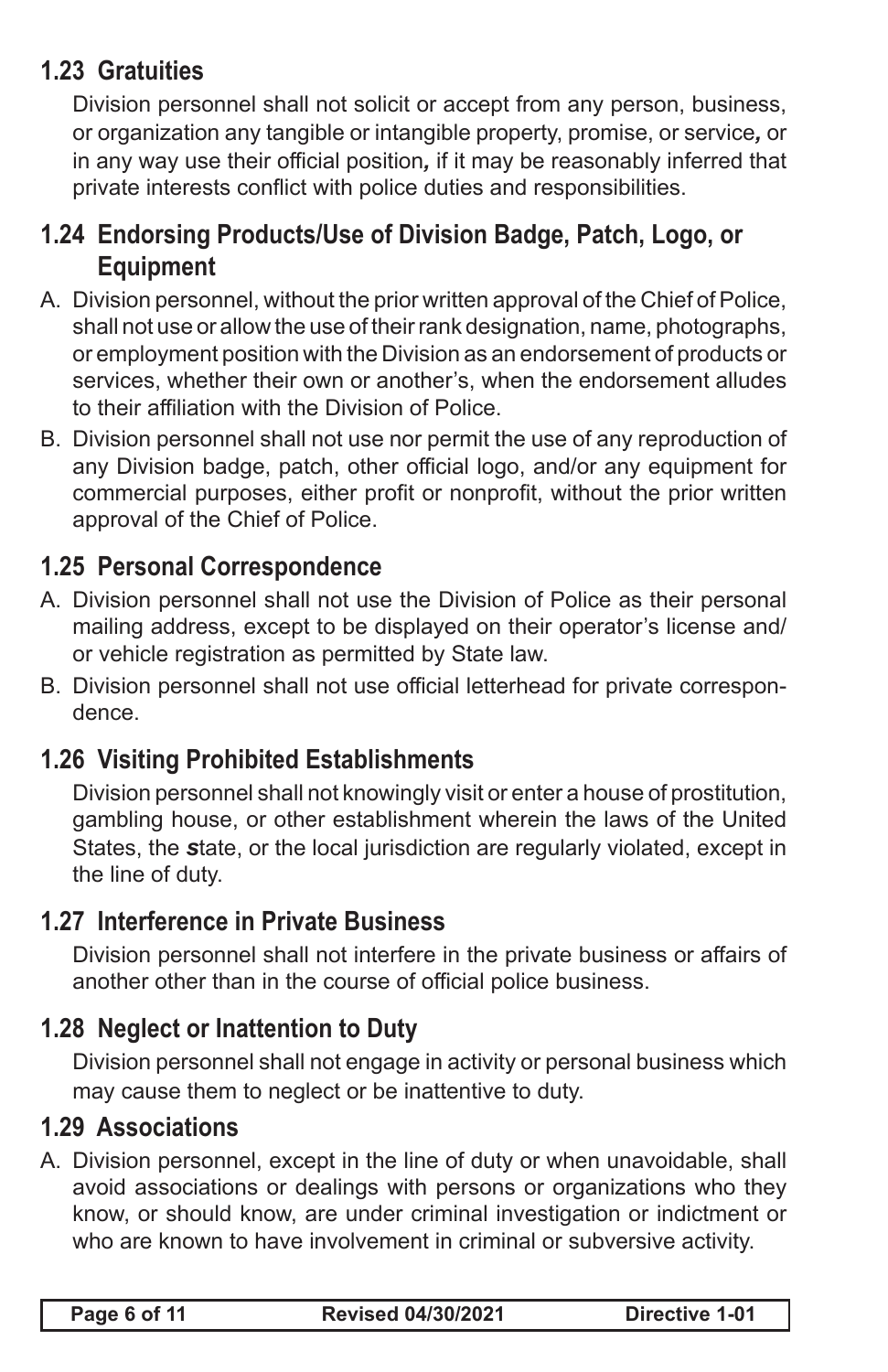B. Division personnel are prohibited from donating to, being a member of, or participating in activities (including attending meetings or rallies or participating in social media groups) organized by or executed on behalf of any group that they know, or should know, is a hate group. This section does not apply to Division personnel when affiliation is necessary for conducting official duties.

# **1.30 Withholding Information**

- A. Division personnel shall communicate to their immediate supervisor and/ or any appropriate unit within the Division information or tips on crimes, suspects, criminal activity, or other important police matters of which they may be aware.
- B. Division personnel involved in or becoming aware of any misconduct of a serious nature by another Division employee shall promptly report the misconduct to a Division supervisor.

## **1.31 Divulging Police Information**

Division personnel shall not divulge police information or information contained in police records to anyone except as provided by law and Division policy.

### **1.32 Identifying Informants**

Division personnel shall not divulge the identity of persons giving confidential information to the Division except as directed by a *d*eputy *c*hief or the Chief of Police.

### **1.33 Recommending Professionals or Businesses**

Division personnel shall not recommend a person or business to any non-Division person with whom they have contact while on duty.

### **1.34 Political Activity**

- A. Division personnel are permitted to participate in the electoral process to the extent it is consistent with federal, state, and local law and the following:
	- 1. Division personnel shall be off duty, out of uniform, and not represent that they speak for the City of Columbus and/or the Division of Police while engaging in any political activity. Division personnel shall not wear or display any item or uniform part that identifies them as a member of the Division of Police.
	- 2. Division personnel shall not use their official capacity to otherwise interfere with or affect the result of any election.
	- 3. Division personnel may freely express their political opinions but shall not campaign for a partisan political candidate or otherwise take part in partisan politics.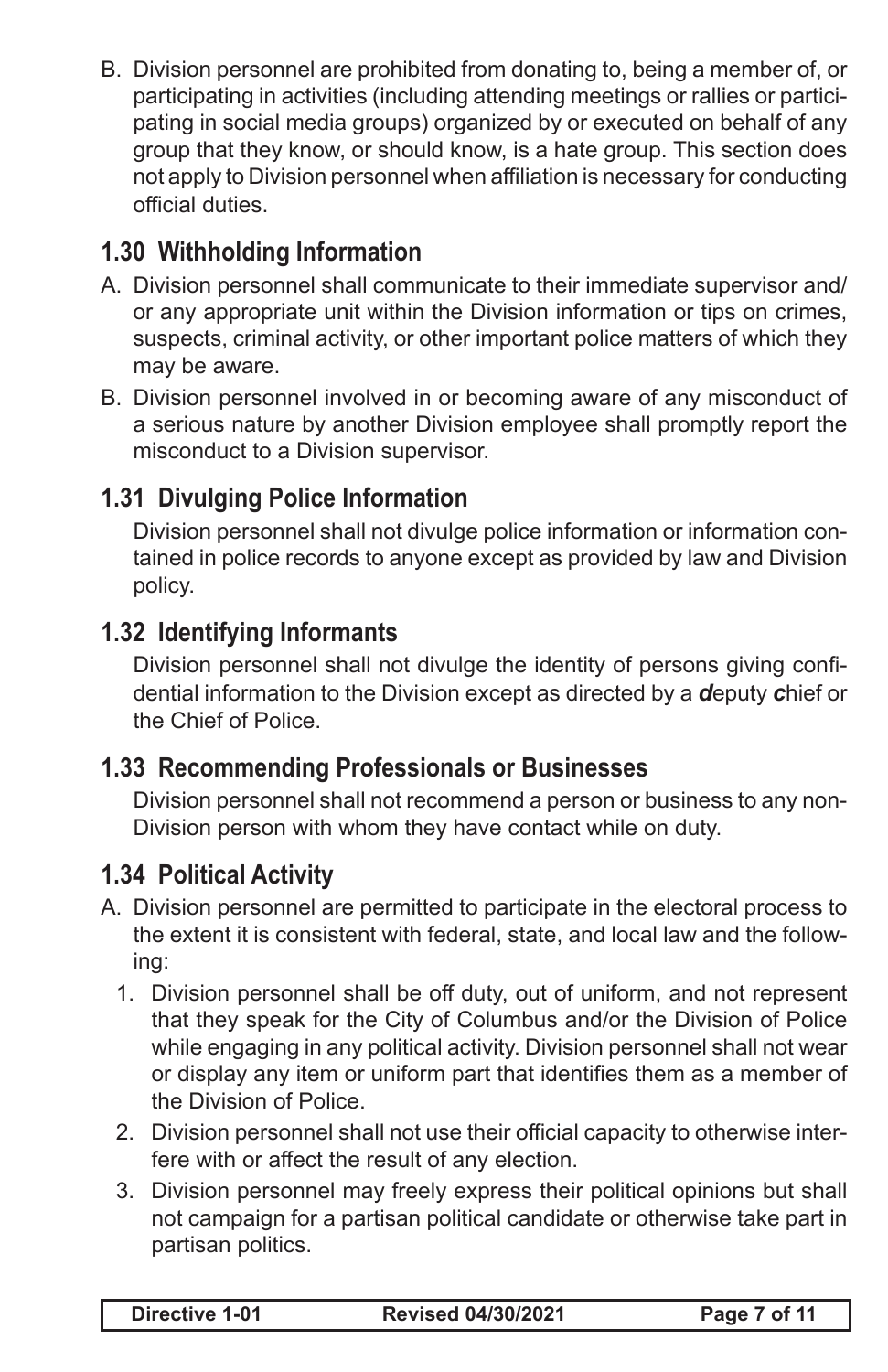- 4. Division personnel may attend political gatherings but shall not assume any active role in the management, organization, or fiscal matters of the political gathering.
- 5. Division personnel may sign political petitions and circulate non-partisan political petitions but shall not circulate or file partisan political petitions.
- 6. Division personnel are prohibited from being a candidate for any elective office within the City of Columbus and partisan elections outside the City of Columbus. Division personnel are permitted to be a candidate for and hold a position as a member of a local board of education, village council outside the City of Columbus, or a board of trustees as long as they:
	- a. Do not solicit, directly or indirectly, campaign funding for their campaign for elective office.
	- b. Do not seek or use the endorsement of a political party.
	- c. Do not participate in matters under consideration by the local school board, village council, or board of township trustees whenever a conflict of interest appears.
	- d. Do not perform work for the local school board, village council, or board of township trustees during assigned working hours for the Division of **Police**
- 7. Division personnel shall not bring any political material or activity into the work environment.
- 8. Division personnel shall not intentionally associate themselves with the Columbus Division of Police while engaged in any activity involving the electoral process.
- 9. Division personnel shall not solicit or receive any assessment, subscription, or contribution for any political party or any candidate for public office.

## **1.35 Requirement to Attend Trials or Hearings**

Division personnel who have been subpoenaed or otherwise notified by competent authority to appear in court or at a hearing are required to comply with the notification. This requirement is excepted when personnel are notified by *the* Court Liaison Section that their attendance is not necessary, or when there is a legitimate conflict and prior permission to be absent is obtained from *the* Court Liaison Section or the prosecutor's office.

### **1.36 Unbecoming Conduct**

Division personnel shall conduct themselves at all times, both on and off duty, in such a manner as to reflect favorably on the Division. Unbecoming conduct is behavior that implicitly or explicitly dishonors the Division and/or its members, reflects discredit upon the individual as a member of the Division, or impairs the operation or efficiency of the Division or the individual. This includes, but is not limited to, derogatory, discriminatory, or harassing comments, gestures, or insinuations.

**Page 8 of 11 Revised 04/30/2021 Directive 1-01**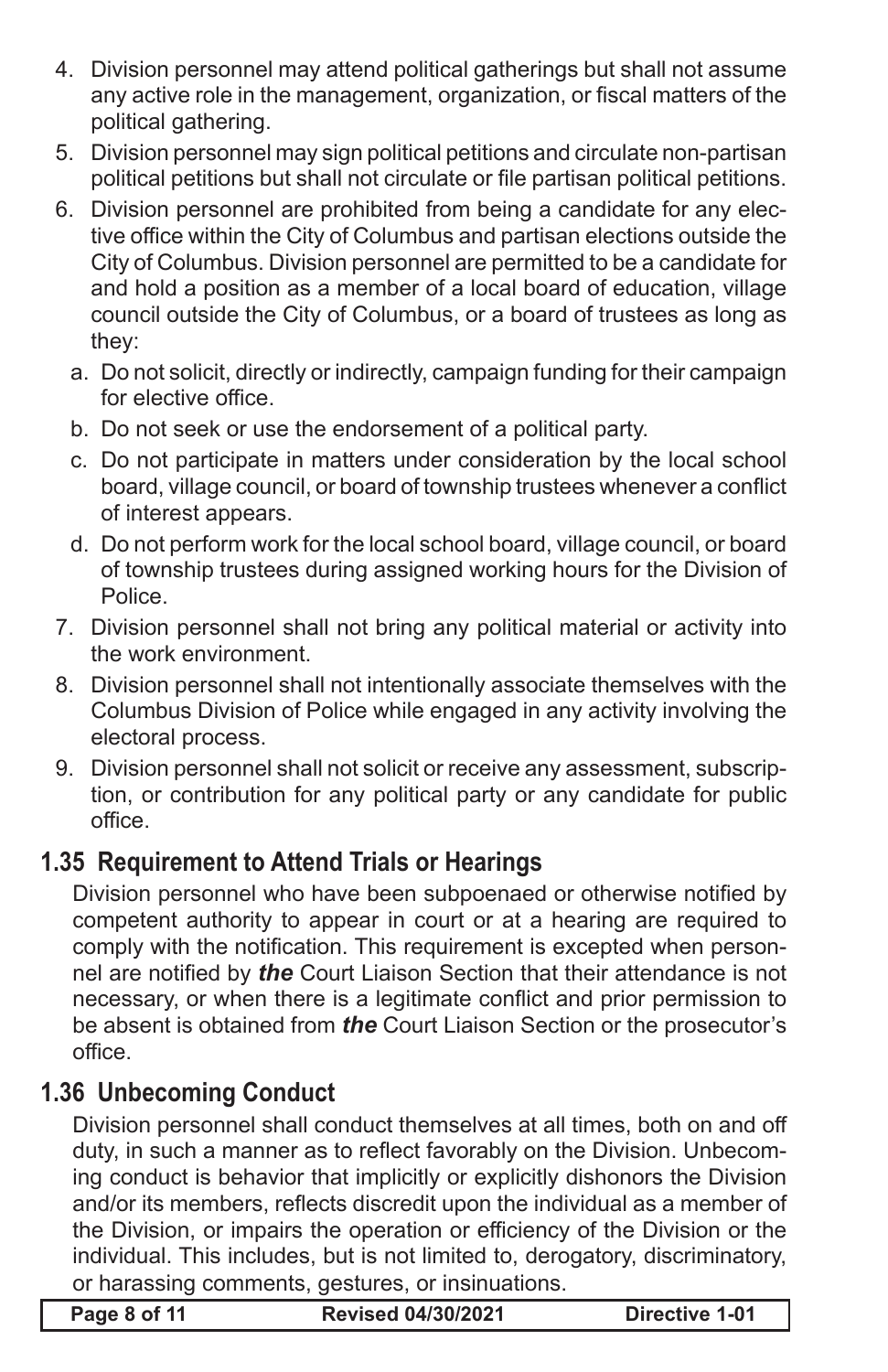## **1.37 Use of Tobacco**

- A. Division personnel shall not:
	- 1. Smoke, use, or permit the use of smokeless tobacco products, electronic cigarettes, or alternative nicotine products while in any Division facility or City-owned or leased vehicle; while in formation; while participating in a ceremony; or while engaged in official duties with the public.
	- Note: This does not apply to other nicotine cessation products such as patches, gum, or lozenges.
	- 2. Take cigarette or tobacco breaks.

## **1.38 Display of Material in Police Facilities**

- A. Only authorized material shall be posted within or upon Division of Police property.
- B. Division personnel shall not post any type of personal notice or any cartoons, drawings, papers, or other material that may be offensive or contain derogatory language. This includes any material that contains sexual, ethnic, or racial slurs or is demeaning to other protected class members (for example, age, religion, disability, or sexual orientation). Division personnel shall remove any material they become aware of that violates this policy.
- C. Division personnel shall not deface, damage, destroy, or tamper with material which is authorized.

### **1.39 Dependent Health Care Coverage**

Division personnel shall notify the Employee Benefits Unit as soon as practical when their dependents become ineligible for health care coverage for any reason.

### **1.40 Sick/Injury Reporting**

Division personnel shall not feign illness or injury, falsely report illness or injury, or otherwise deceive or attempt to deceive the Division as to a health condition.

## **1.41 Rescinded**

### **1.42 Alcohol/Drugs**

- A. Division personnel shall not be under the influence of intoxicants or illicit/ illegal drugs while on duty or while in any part of their uniform.
- B. Division personnel shall not purchase or consume alcoholic beverages or have the odor of an alcoholic beverage on their breath while on duty or in any part of their uniform, except as required in the line of duty and with prior approval of their bureau commander.
- C. Division personnel shall not consume, possess, or purchase illicit/illegal drugs except as required in the line of duty.

|  | Directive 1-01 | <b>Revised 04/30/2021</b> | Page 9 of 11 |
|--|----------------|---------------------------|--------------|
|--|----------------|---------------------------|--------------|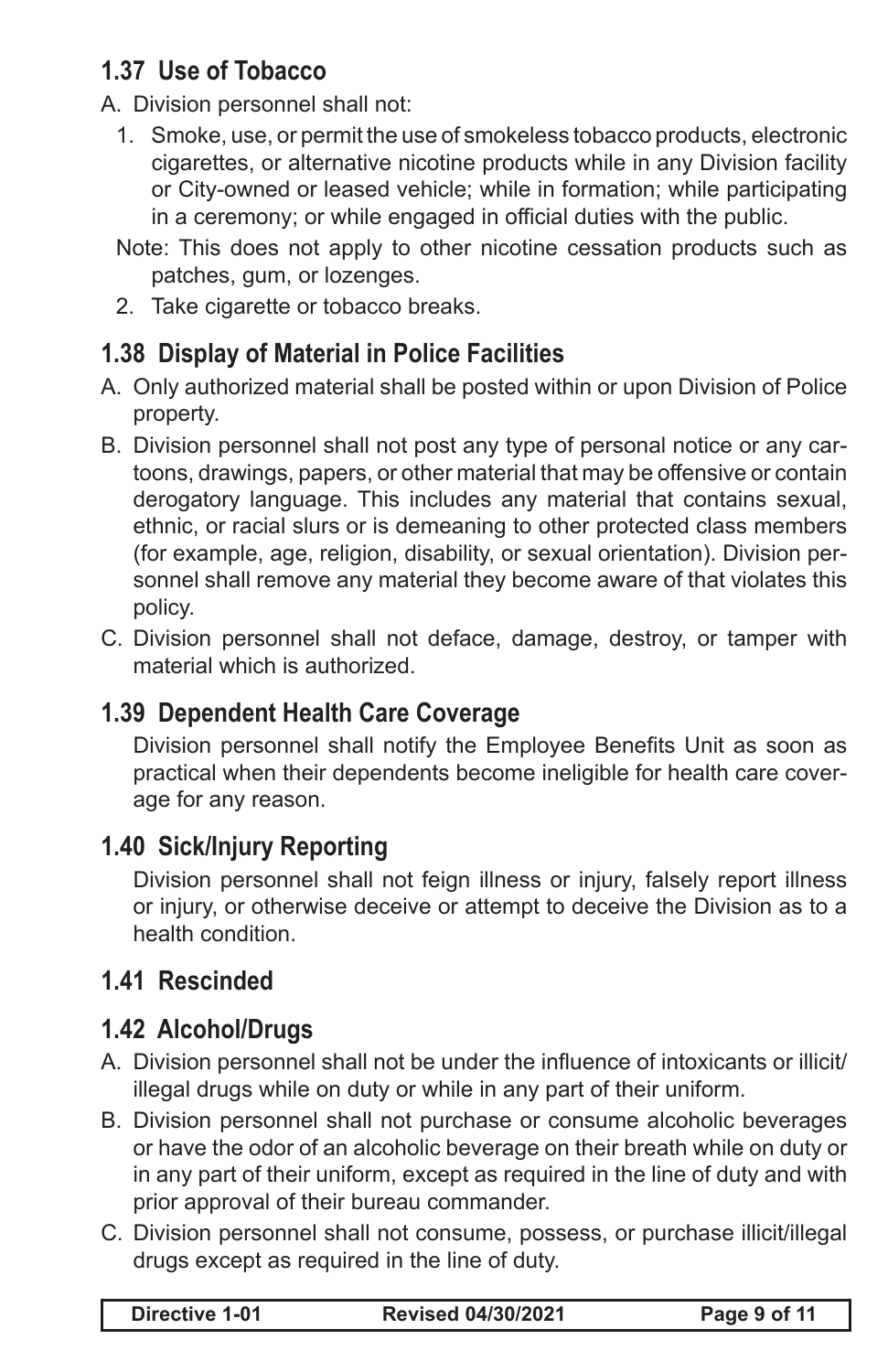- D. Division personnel shall not consume alcohol to the extent it renders them unfit to report for their next regularly scheduled tour of duty.
- E. Division personnel shall not possess intoxicants or illicit/illegal drugs in police buildings or vehicles, on police property, or on property leased to the City of Columbus for police use, except as required in the line of duty or with the express approval of the Chief of Police.

## **1.43 Over-the-Counter Medication/Prescription Drug Use**

Division personnel shall not abuse prescription or over-the-counter medication. Division personnel shall notify their immediate supervisor if their ability to perform their duties may be impaired by prescription or over-thecounter drugs.

## **1.44 Expenditures of Division Funds**

- A. Division personnel shall not incur expenditures of money or financial obligations in the name of the Division without prior authorization from a commander or higher.
- B. Division personnel shall not use customer loyalty or rewards cards when making purchases on behalf of the City of Columbus.
- Note: This does not apply to a personal credit card with a reward program that is used by a Division employee to make a purchase for which the City later provides reimbursement, such as hotel or travel accommodations for a conference or training.

## **1.45 Requirement to Give Name and Badge Number**

- A. Division personnel shall give their name and badge/tech/IBM number to any person upon request.
- B. Uniformed sworn personnel shall display their identification card to any person upon request or as soon as safe and practical.
- C. Sworn personnel in plainclothes, when exercising their authority under the law and identifying themselves as a police officer, shall display the badge and police identification concurrently or as soon as safe and practical.

## **1.46 Requirement to Submit Body Fluids**

Division personnel who are the subject of an investigation shall submit body fluids for analysis if doing so would aid the investigation and if ordered by the investigating supervisor. Blood specimens will be taken by medical personnel under medically safe and sanitary conditions.

### **1.47 Saluting**

Uniformed officers, while outdoors upon approaching or meeting a uniformed officer of the rank of lieutenant or higher, shall promptly render the regulation salute which shall immediately be returned. While in formation, sworn personnel shall not salute unless ordered to do so by the officer in command.